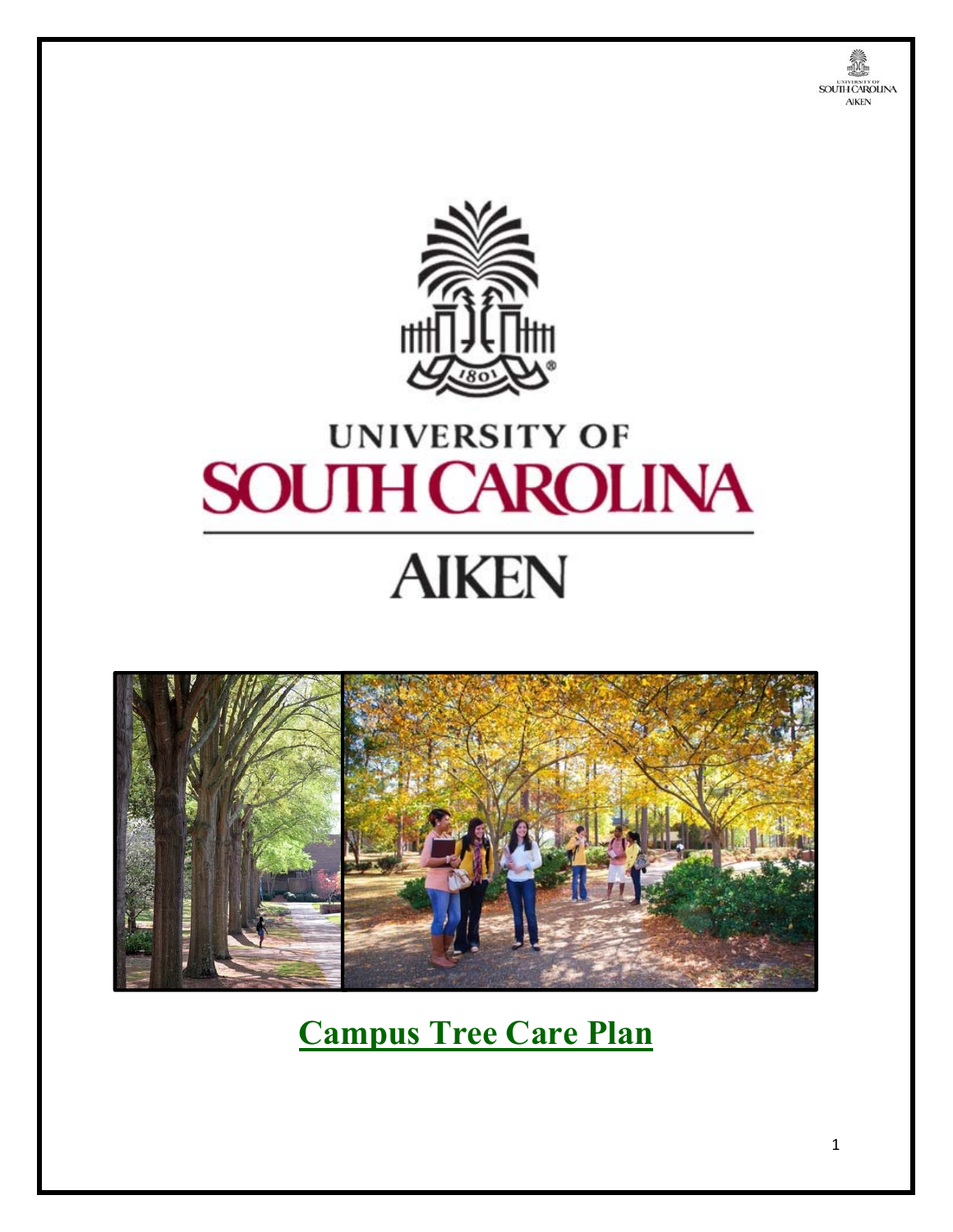# 美观

## Table of Contents

| • Dedicated Annual Expenditures for Campus Tree Program12-13 |  |
|--------------------------------------------------------------|--|
|                                                              |  |
|                                                              |  |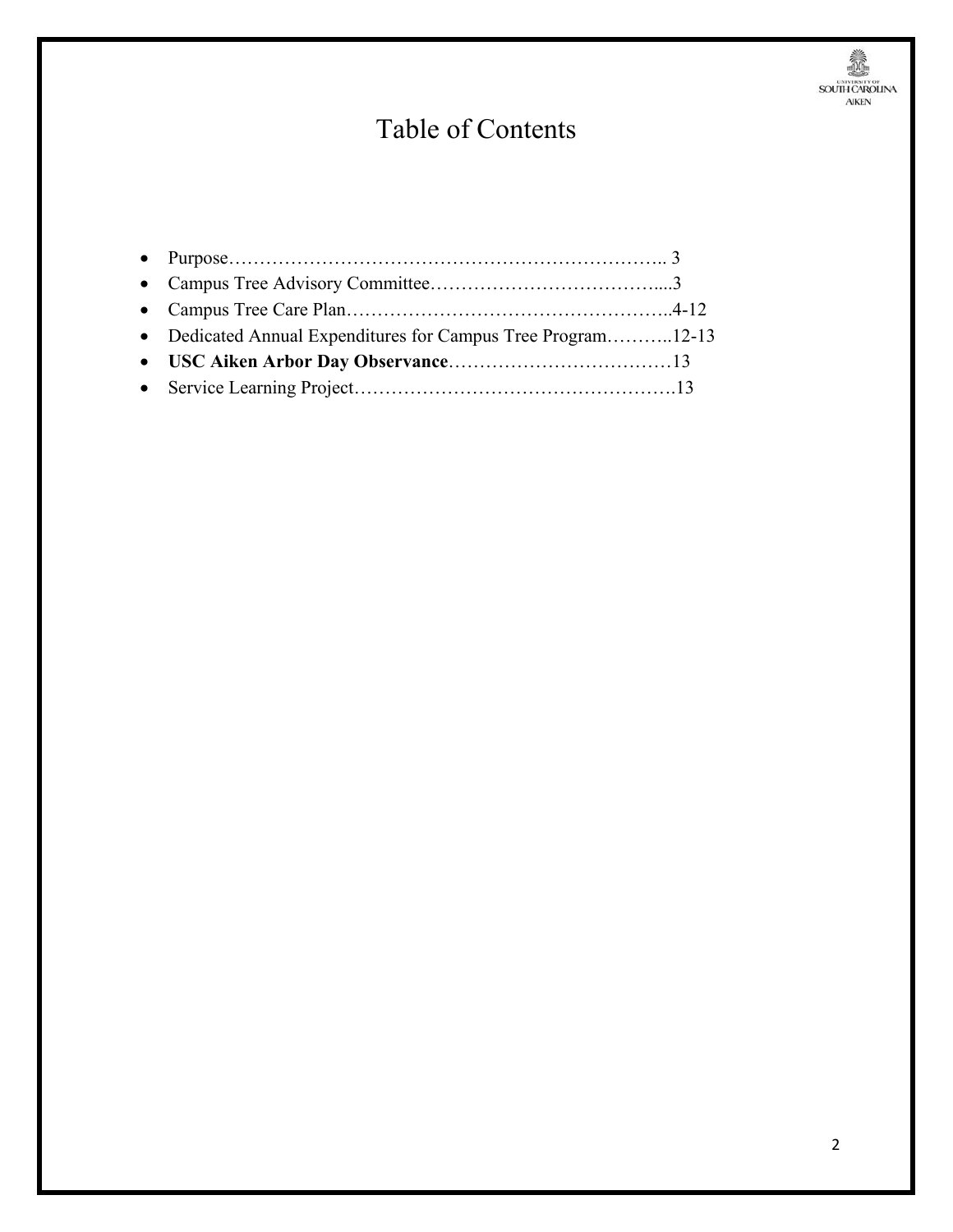

### **Purpose:**

The purpose of USC Aiken Campus Tree Care Plan is to:

- Develop a policy(s) that establishes the University of South Carolina Aiken's commitment and future strategic direction for tree planting, protection, management and maintenance;
- Protect and maintain the campus urban forest by managing the impact of development and constructions on campus trees.
- Protect and provide a guideline for the correct removal and planting of trees on campus and to address diseased or hazardous trees.

### **Campus Tree Advisory Committee:**

The campus tree advisory committee assists in providing guidance planning, approval of a comprehensive campus tree plan, education of the campus population as the benefits of the campus trees, and development of connectivity to the community. The Campus Tree Advisory Committee is composed of:

- Brian Enter, USC Aiken Senior University Facilities Executive
- Matt Butler, USC Aiken Grounds Manager
- Alex Oliver, USC Aiken Student and Student Government
- Dr. Andy Dyer, USC Aiken Department of Biology and Geology
- Tom Rapp, City of Aiken Horticulturist/Arborist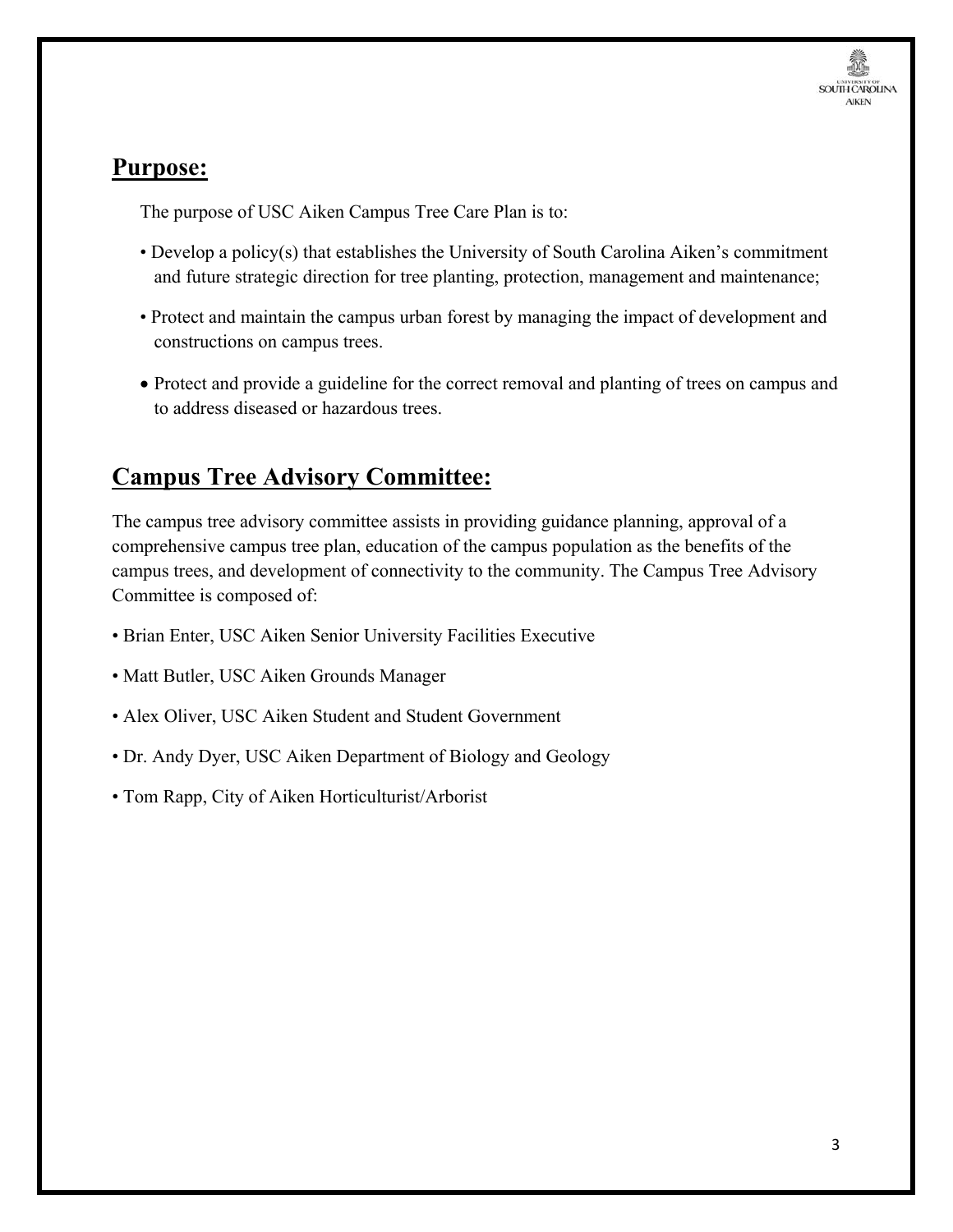### **Campus Tree Care Plan:**

#### **Plan Enforcement:**

The responsibility of the Campus Tree Care Plan rests with the Department of Operations and specifically the University Facility Executive. The University Facility Executive will work with the Campus Tree Advisory committee and the USC Aiken grounds department to ensure the Tree Care Plan has appropriate input and guidance and faithfully executed.

#### **Existing Species**

The following is a list existing tree species at USC Aiken. The University strives to plant and maintain trees that are indigenous to the South East region. However there are some species that are not native.

Dogwood: Cornus floridanus, Native

Flowering cherry: Prunus serrulata, Japan and Asia

Crepe myrtle: Lagerstroemia indica, southern Asia

Fragrant tea olive: Osmanthus fragrans, Asia

Eastern redbud: Cercis Canadensis, Native

Longleaf pine: Pinus palustris, Native

River birch: Betula nigra, Native

Below is the existing rendering of the campus tree canopy. The existing campus provides some prime areas of green-scape that define a positive character for the overall campus. The central quad sets a high standard for a park-like quality of pedestrian movement through a naturally forested landscape. The wooded areas around existing facilities provide a sense of the natural environment that characterizes this region of the state. The significant width of green buffer along the campus perimeter creates a comfortable setback for buildings and parking areas.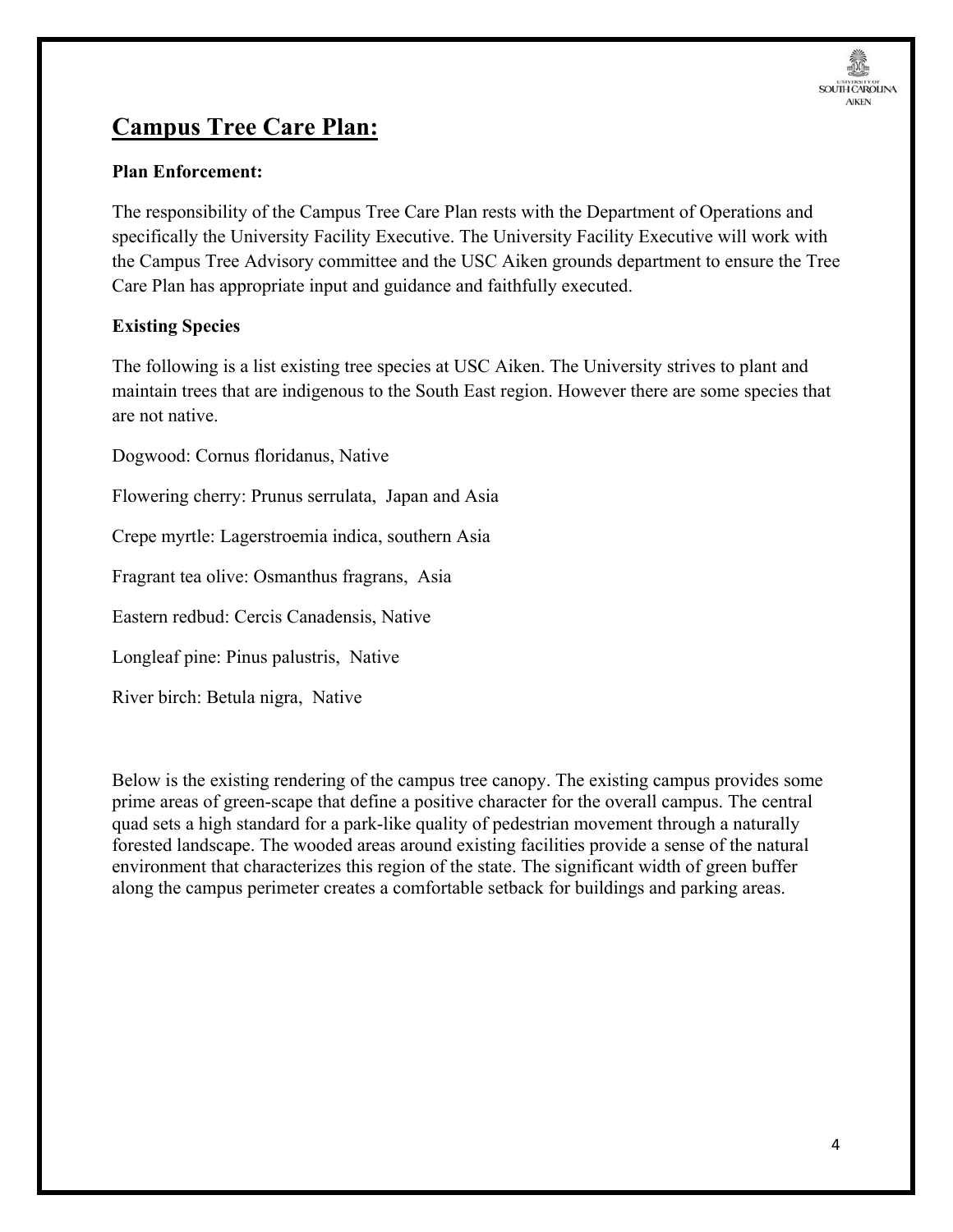

**Existing campus tree canopy** 

#### **Site Preparation / Planting**

The planting hole should be dug no deeper than the root ball when measured from the bottom of the root ball to the trunk flare. The width of the hole should be at least 2 to 3 times the diameter of the root ball.

#### **Existing Tree Description**

Cornus Florida: flowering dogwood is a small deciduous tree growing to 10 m (33 ft.) high, often wider than it is tall when mature, with a trunk diameter of up to  $30 \text{ cm}$  (1 ft.). A 10-year-old tree will stand about 5 m (16 ft.) tall. The leaves are opposite, simple and they turn a rich red-brown in fall.

Prunus serrulata, flowering cherry, is a small deciduous tree with a short single trunk, with a dense crown reaching a height of 26–39 feet (7.9–11.9 m). The smooth bark is chestnut-brown, with prominent horizontal lenticels. From China, Korea, Japan and Indian subcontinent Lagerstroemia indica, crepe myrtle, is an often multi-stemmed, deciduous tree with a wide spreading, flat topped, rounded, or even spike shaped open habit. Planted in full sun or under canopy, the tree is a popular nesting shrub for songbirds and wrens.

Osmanthus fragrans, variously known as sweet osmanthus, sweet olive, tea olive, and fragrant olive, is a species native to Asia from the Himalayas through southern China to Taiwan and southern Japan. It is cultivated for being an ornamental plant in gardens and its flower carry scents that smell of ripe peaches or apricots.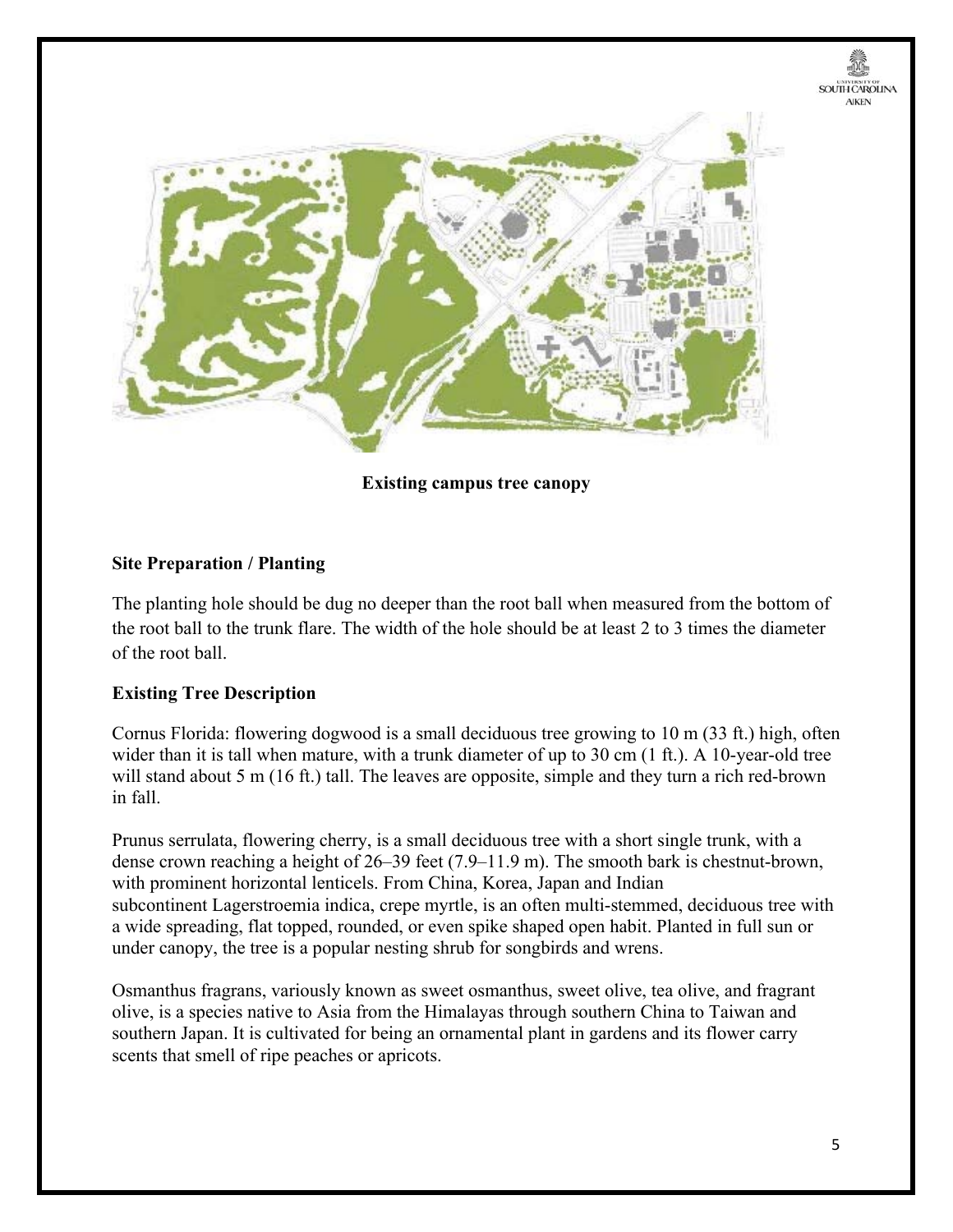Cercis canadensis (eastern redbud) is a large deciduous shrub or small tree, native to eastern North America from Southern Ontario, Canada south to northern Florida but can thrive as far west as California. The bark is dark in color, smooth, later scaly with ridges somewhat apparent, sometimes with maroon patches. The twigs are slender and zigzag, nearly black in color, spotted with lighter lenticels.

Pinus palustris, commonly known as the longleaf pine, is a pine native to the southeastern United States. Longleaf pine forests are rich in biodiversity. They are highly pyrophytic.

Betula nigra (black birch, river birch, water birch) is a species of birch native to the Eastern United States. While its native habitat is wet ground, it will grow on higher land, and its bark is quite distinctive, making it a favored ornamental tree for landscape use.

#### **Tree Selection**

Plant species used on USC Aiken campus will come from the list of both native and exotic species that have been screened for adaptability to this region. The best plant shall be selected for a given site, which may or may not be native to the region. Trees to be used on campus must be preselected at the farm or nursery for good quality and tagged. Only trees of  $2^{\prime\prime}$ -2 ½" minimum caliper will be planted.

#### **Site Preparation / Planting**

The planting hole should be dug no deeper than the root ball when measured from the bottom of the root ball to the trunk flare. If the hole is deeper than the root ball, it often results in the settling of the plant above the trunk flare and structure roots which can result in the root ball being planted too deep. But the width of the hole should be at least 2 to 3 times the diameter of the root ball with sloping sides.

#### **Transplanting**

If the need arises to transplant a tree due to construction or another issue, the tree shall be transplanted between the months of October and March to limit stress to the tree. A qualified contractor may be used to transplant large trees with caliper greater than 4 inches.

#### **Maintenance:**

#### Fertilizing

Use of fertilizers and pesticides shall follow USC Aiken policy; furthermore, the value of the historic trees shall weigh heavily in determining use of all chemicals or other procedures at USC Upstate which have the potential to damage the historic trees. Use of fertilizers new planted trees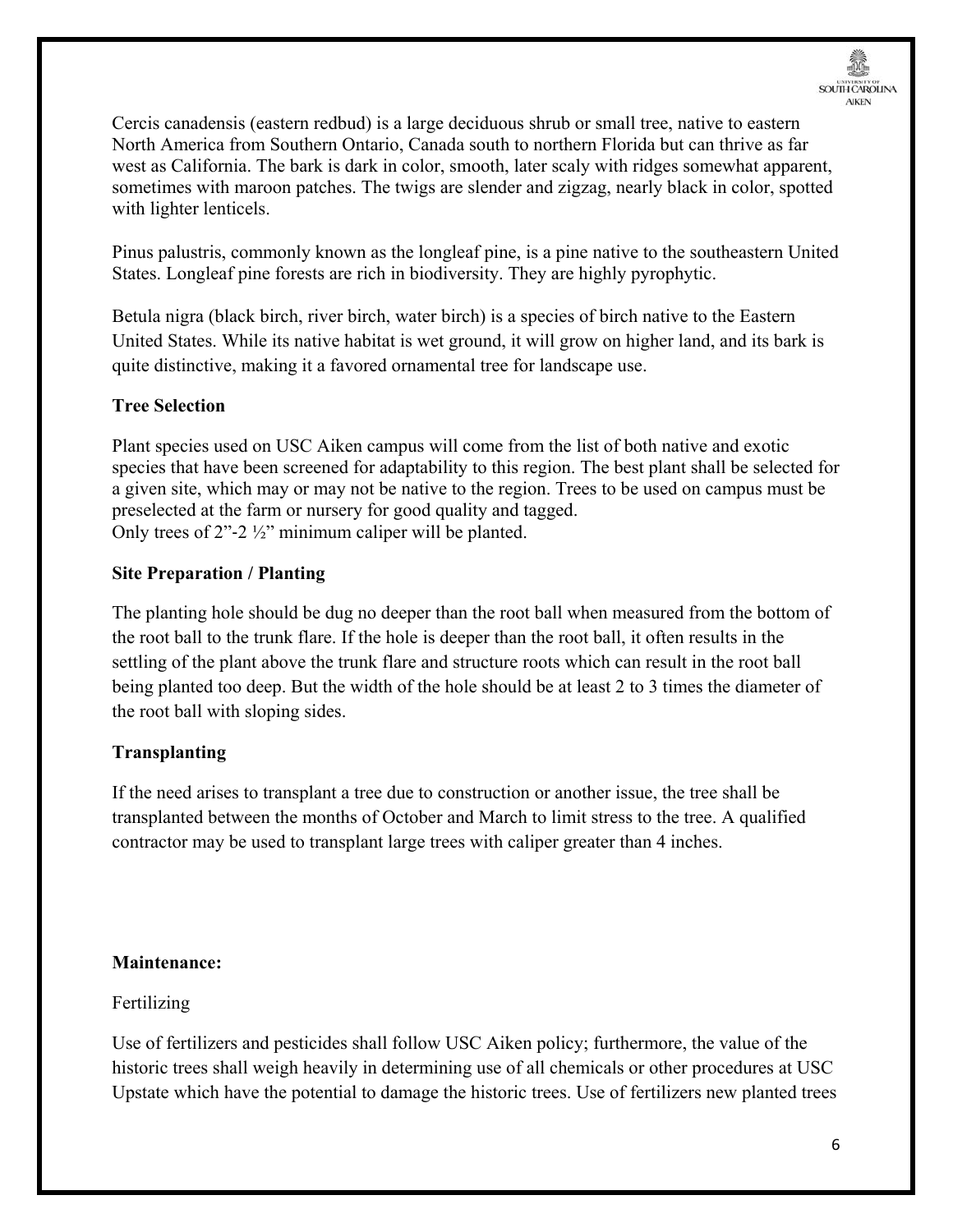should not receive fertilization during the first growing season except in a situation where a soil test recommends its use. Trees in poor condition should receive deep root fertilization of 5‐35‐ 10. Routine tree fertilization is not recommended; however, campus trees receive adequate nutrients from turf, shrubs and groundcover routine application of fertilizers.

#### Pruning

The objective of pruning is to produce strong, healthy, attractive plants. The main reasons for pruning ornamental and shade trees include safety, health, and aesthetics. In addition, pruning can be used to stimulate fruit production and increase the value of timber. Pruning trees early in their life minimizes pruning impacts and allows development of a strong structure. Crown thinning, primarily for hardwoods, is the selective removal of branches to increase light penetration and air movement throughout the crown of a tree. The intent is to maintain or develop a tree's structure and form.

Crown raising is the practice of removing branches from the bottom of the crown of a tree to provide clearance for pedestrians, vehicles, buildings, lines of site, or to develop a clear stem for timber production.

Crown reduction pruning is most often used when a tree has grown too large for its permitted space.

Pruning cuts should be made so that only branch tissue is removed and stem tissue is not damaged. At the point where the branch attaches to the stem, branch and stem tissues remain separate, but are contiguous. If only branch tissues are cut when pruning, the stem tissues of the tree will probably not become decayed, and the wound will seal more effectively.

All running performed at USC Aiken will be done by a qualify contractor who is certified by the USDA for correctly pruning trees.

#### Fallen Limb Removal

When limbs fall from trees on campus, members of the campus community can call in or make a service request to promptly clean up the debris. Every attempt will be made to clean up dropped limbs within the same day, depending on the severity of the storm and the extent of the tree damage.

#### Removal of Tree Suckers

Tree suckers compete with trees for valuable nutrients. Suckers should be removed as close as possible to the point of origin on the root. Dig down and remove the soil to reach the base of the sucker. Tear rather than cut away the sucker from the base.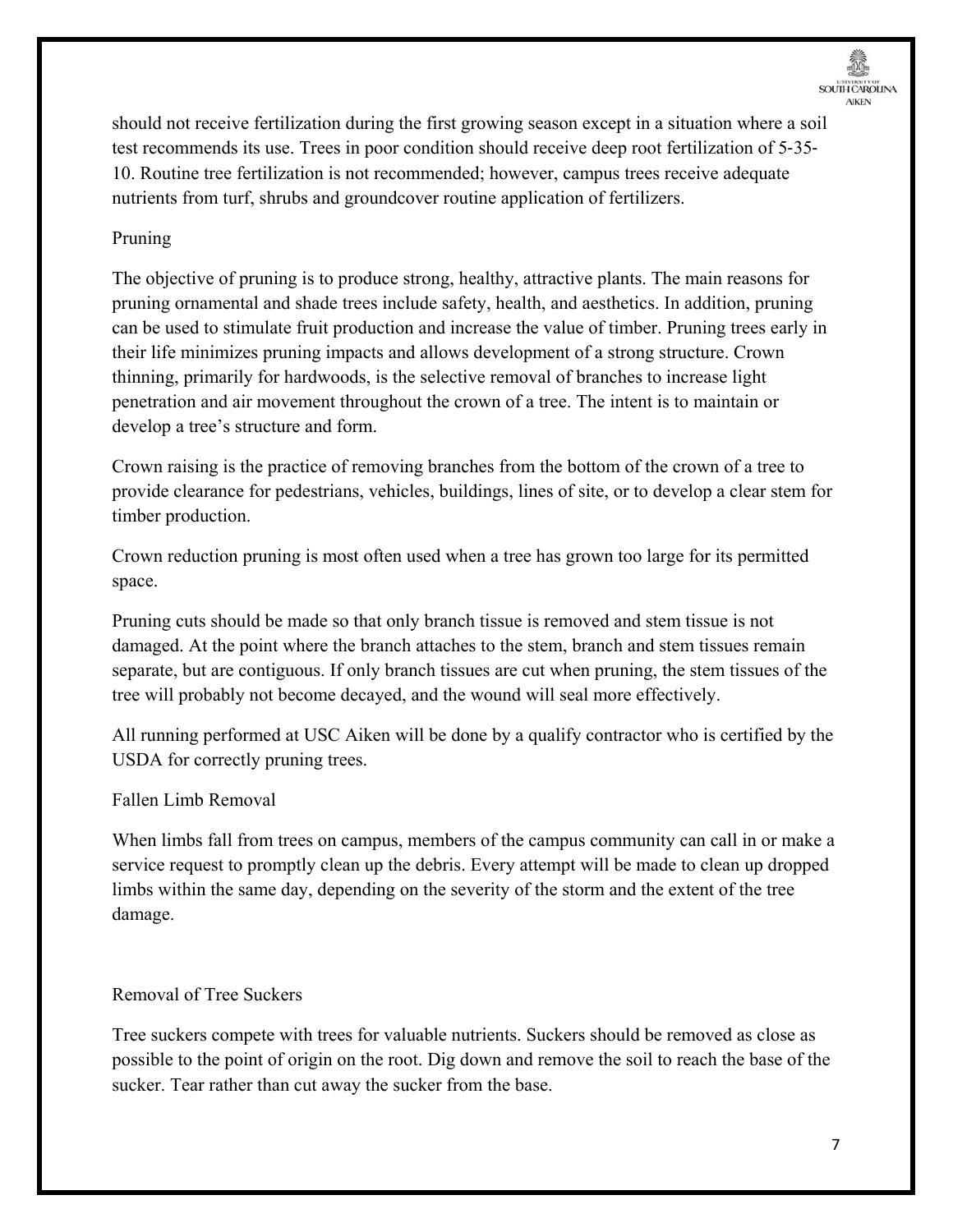#### Mulch around Trees

 Prevent tree injury by maintaining a minimum 1.5 foot wide ring of wood or decomposed granite around trunk of all trees in lawn areas. The mulch should be approximately 3 inches deep and pulled away 1 to 2 inches from the base of the tree to prevent bark decay. In the lawn areas, keep soil and other debris cleared away from root crown to prevent crown rot.

#### Diseases and Infestations Prevention

Trees shall be inspected on a regular basis for symptoms of disease, insect infestation, and general overall poor health. Efforts will be made to treat any tree health problems with the goal of preserving the trees, especially the oldest specimens, before any consideration is given to their removal.

If a tree is suspected of having contracted a disease, the staff should be contacted immediately for proper care and treatment. Due the historic value and potential for long life of these trees, treatment should be evaluated and efforts made to prolong tree life and health.

#### Watering and Soil

Watering schedule – New plantings will require regular, deep, hand watering for at least the first three years. No amendments to the soil are necessary. Before watering any tree, the basin should be checked 2'' below soil surface to see if it is damp. Do not over water.

Dry Season, Year 1 - Unless located in a heavily irrigated lawn area, the tree needs to be watered by hand. During the summer months hand water each basin every 10 to 14 days as needed. Each basin should be filled to capacity and allowed to drain.

Dry Season, Year 2 - Hand water each basin every ten to twenty days as needed.

Dry Season, Year 3 - Hand water each basin every twenty to thirty days as needed.

Dry Season, Year 4+ - The trees may require some summer water depending on the soil, and climate conditions.

#### Tree Removals

Any tree removals except for emergency situations will conform to the USC Aiken tree removal policy and require consent of the Campus Tree Advisory Committee. Emergency removals are only defined as trees posing an imminent hazard, including potential removal without public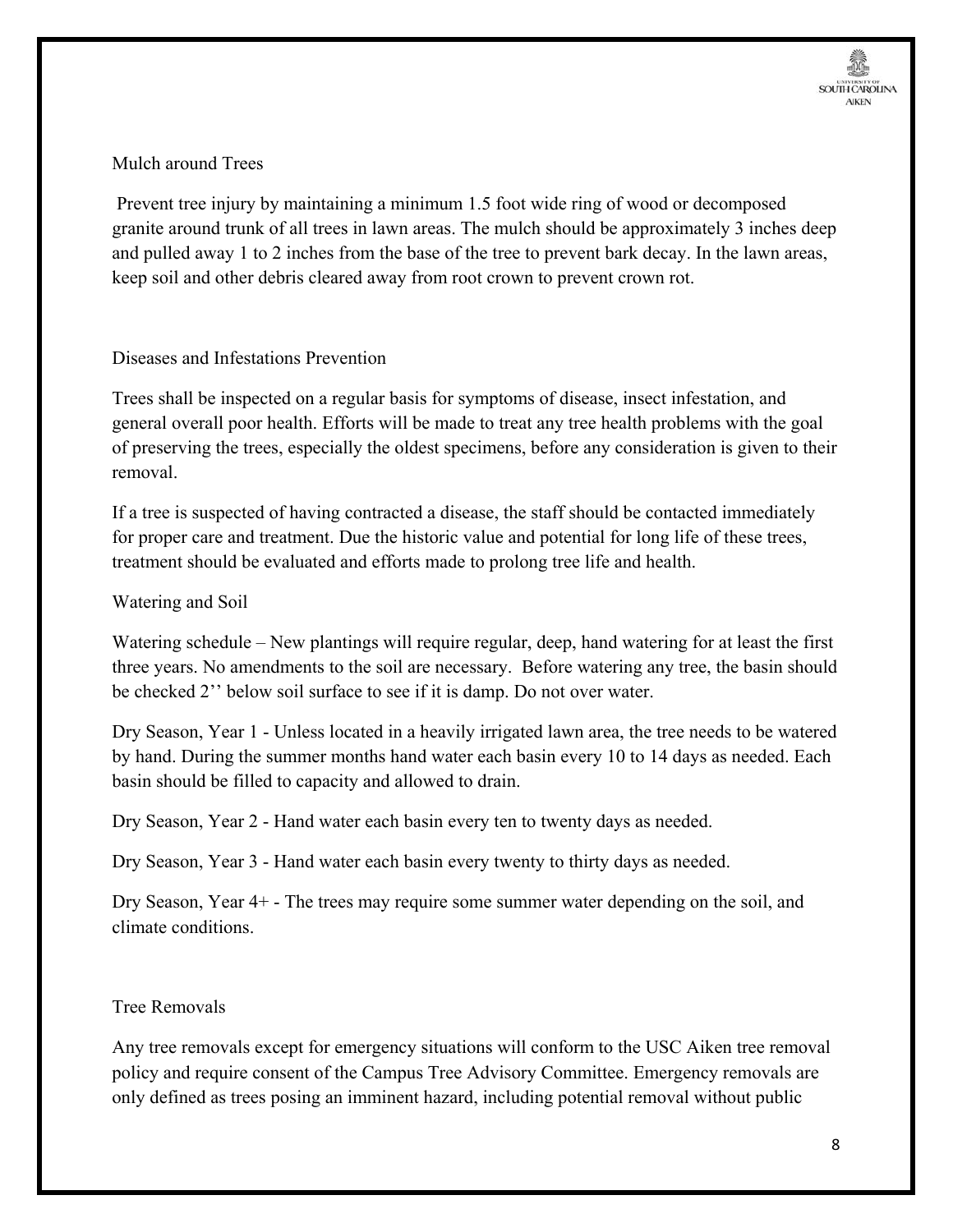notification. In these situations, a removal report will be filed with the Campus Tree Committee within ten days of the removal.

#### Managing for Catastrophic Events

In the event of severe weather conditions such as tornadoes or hurricanes, fallen trees and/or limbs will be removed by either a contractor or the Grounds Department. Roads and streets shall be cleared first, then access to critical buildings including student dormitories, finally clearing access to the balance of facilities. Further, a certified arborist will review campus trees focusing on the older trees first, and will make recommendations to prune limbs to ensure safety of those walking under the trees and to prevent future infestation or disease.

#### Prohibited Practices

Under no condition shall a tree be planted on Georgia Tech campus for dedication without pre‐ approval from the office of the Senior University Facility Executive. This office will ensure, among other things, the tree is suitable for this climate region and soil type and meet the requirements set forth in this document.

#### Protection and Preservation Policies and Procedures

During construction or some other maintenance event where a tree is located, efforts will be made to protect the trees and the root systems. Tree protection zones shall be established and maintained for all trees to be preserved in a construction site. Construct a simple barrier for each tree or group of trees to protect the trunk and root systems. To keep heavy equipment out of the area. Fencing or some form of plastic barrier may be used as the barricade. Install the barrier fence for every inch diameter of that tree's diameter breast height (DBH), provided that in no case shall the protection zone be less than a radius of 2.5 feet. No root raking shall be allowed within any tree protection zone at any time during clearing, grading or construction of a project. To the extent possible, all site work shall be planned and conducted in a manner that will minimize damage to protected trees from environmental changes such as altered site drainage or any other land disturbance within or immediately adjacent to the critical root zone of the tree.

#### New Building or Facilities Construction

Development activities shall be planned to the extent possible in order to preserve and protect trees on USC Aiken Campus. Any tree on USC Aiken campus that must be removed to accommodate development water/sewer repairs must be shown on the construction drawings. Additionally, any trees removed for the purposed of development shall be transplanted or replaced in another location consist with the USC Aiken Master plan.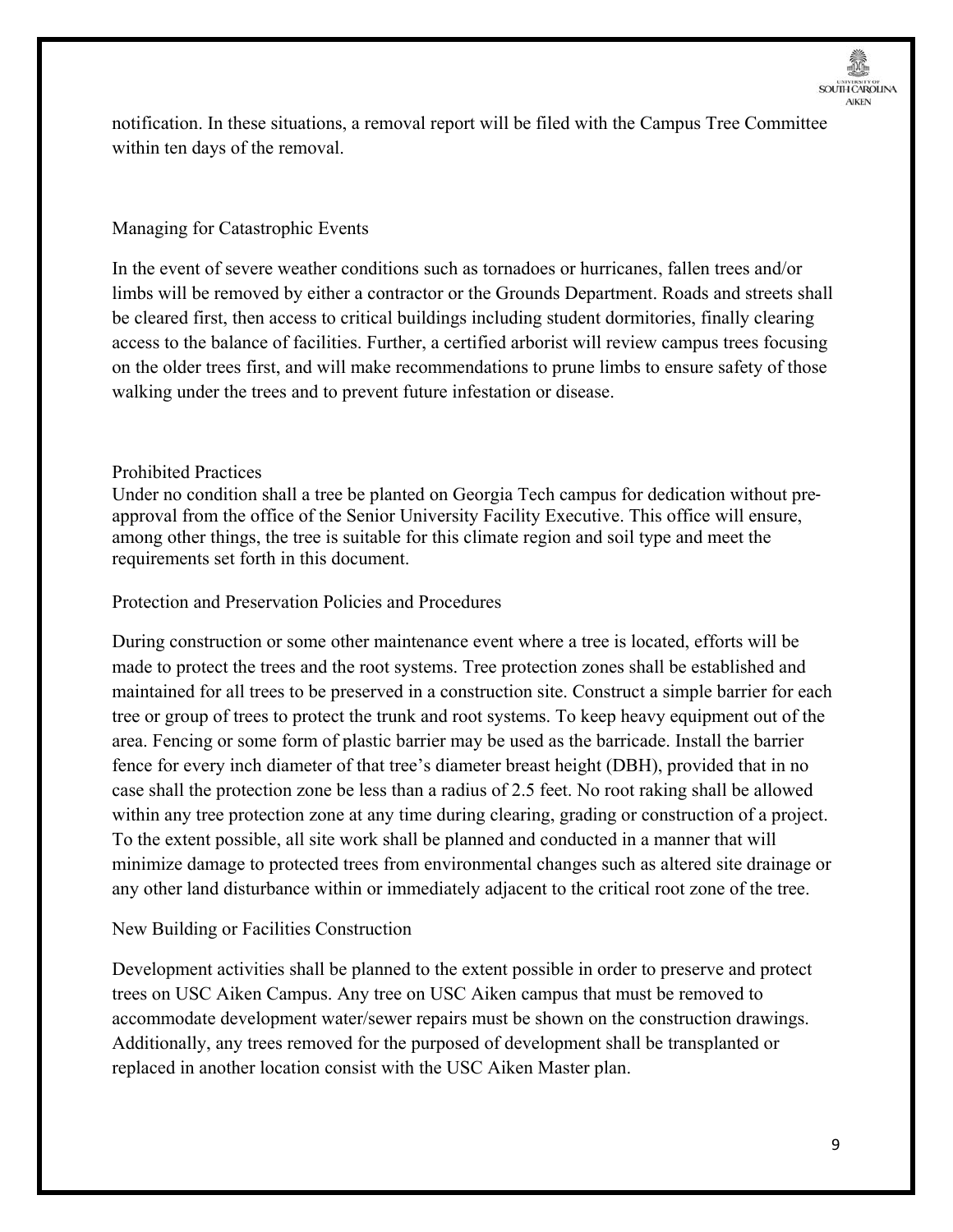

Goals and Targets

- 1. Complete the campus tree inventory by 2016 and include GIS coordinates on a map.
- 2. Conduct an Arbor Day celebration on the First Friday in December
- 3. Install arbor information plaques around campus to identify species and information of trees to enhance community knowledge by 2016
- 4. Maintain a heavy tree canopy for future campus in accordance with master land plan.

The long-range Land Plan seeks to enhance the green-scape of the campus by extending the character of the forested quad into the new courtyard spaces. A simple landscape of trees, flowering shrubs and wildflower meadows will continue the beauty of the park-like setting. Wildflower meadows in front of the Convocation Center will enhance the setting while bringing a strong visual focus toward the community facilities. Parking lots, whether old or new, will be shaded with a grid of trees. The perimeter of campus will continue the theme of green buffers that establishes a positive identity for the campus.



**Rendering of future tree canopy for USC Aiken campus** 

Tree Damage Assessment

All damaged trees on USC Aiken campus shall be assessed by a Certified Arborists. Any recommendations made by the Arborist shall be followed thru by USC Aiken Facility Executive as soon as practical.

Whenever it is determined that violation of this procedure has occurred, the Facilities representative or designee shall immediately issue written and oral notice to the person or company or department in violation. The violating party shall have 7 working days to bring the violation into compliance or longer as determined by the Facility Executive.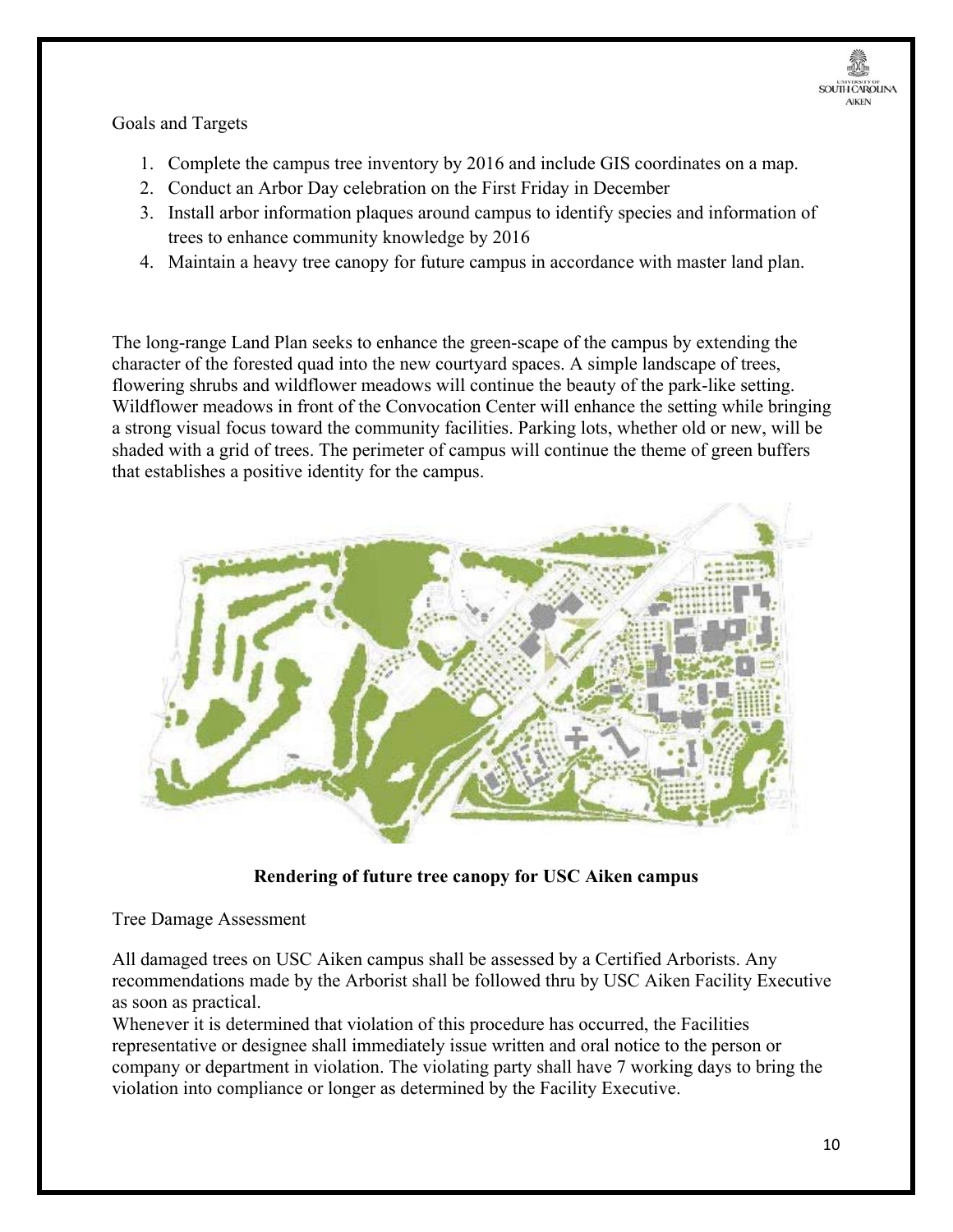

#### Prohibited Practices

The following are not permitted on the campus of USC Aiken:

- 1. No equipment or cooking is permitted below the canopy of trees.
- 2. No staking or attachments to trees are allowed.
- 3. No permanent removal or relocation of movable benches/swing benches.
- 4. No dumpsters are allowed under tree canopies.
- 5. No vehicles allowed off sidewalks (except when authorized by USC Aiken Staff)

#### **Definitions**

Caliper ‐ the diameter or thickness of the main stem of a young tree or sapling as measured at six (6") inches above ground level.

Canopy trees ‐ A tree that will grow to a mature height of at least 40 feet with a spread of at least 30 feet.

Critical Root Zone ‐ the minimum area surrounding a tree that is considered essential to support the viability of the tree and is equal to a radius of one foot per inch of trunk diameter (DBH).

Diameter, breast height (DBH) ‐ The diameter or width of the main stem of a tree as measured 4.5 feet above the natural grade at its base. Whenever a branch, limb, defect or abnormal swelling of the trunk occurs at this height, the DBH shall be measured at the nearest point above or below 4.5 feet at which a normal diameter occurs.

Green space ‐ any area retained as permeable unpaved ground and dedicated on the site plan to supporting vegetation.

Landscape plan ‐ A map and supporting documentation which describes for a particular site where vegetation, is to be retained or provided in compliance with the requirements of this policy. The landscape plan shall include any required buffer elements.

Indigenous tree ‐ any tree species which occurs naturally and is native within the region.

Tree protection zone - the area surrounding a preserved or planted tree that is essential to the tree's health and survival, and is protected within the guidelines of these regulations.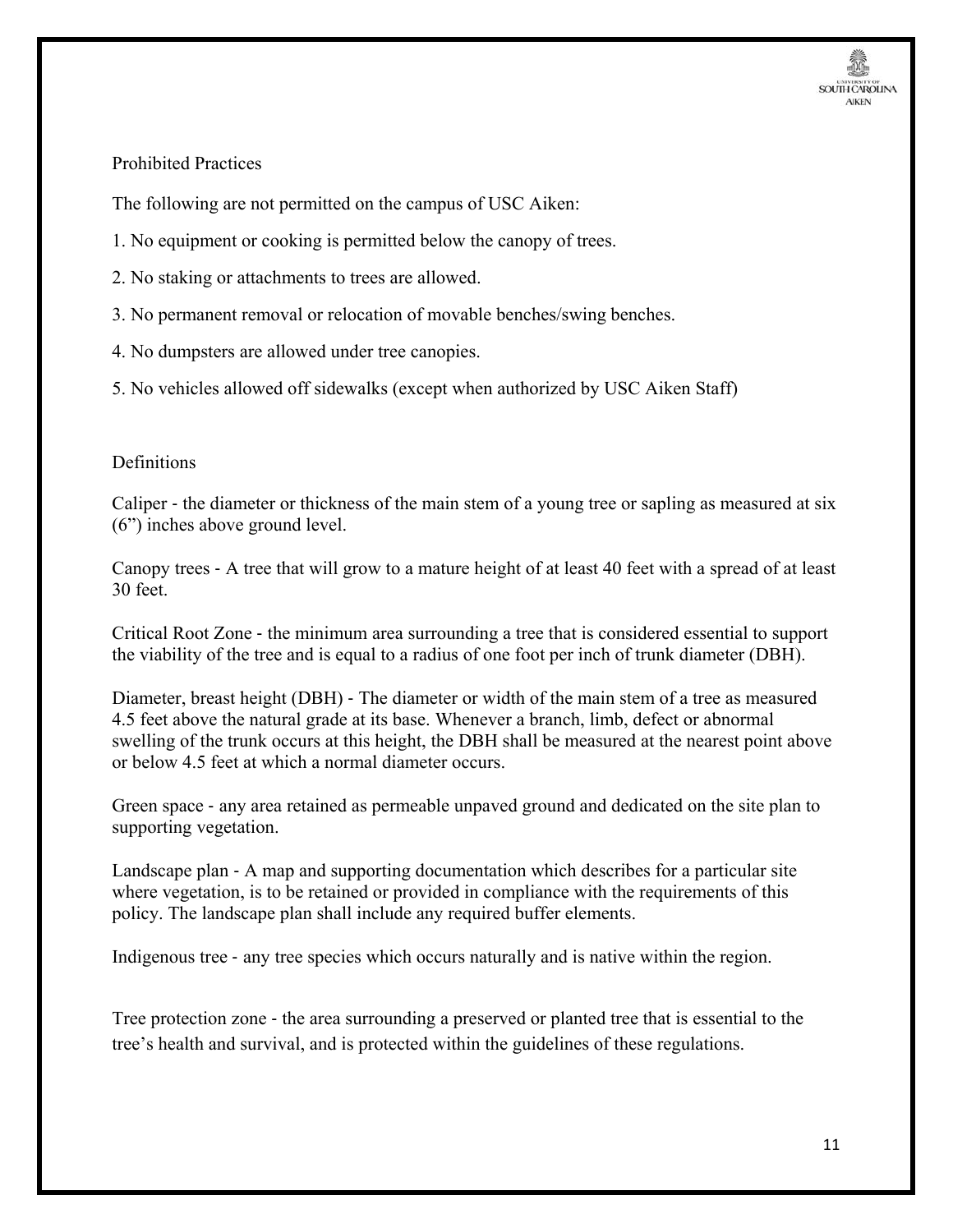Communication Strategy

Once the Campus Tree Care Plan is approved by USC Aiken Administration an article will be placed in the student newspaper "Broken Ink" stating USC Aiken's participation in Tree Campus USA. Further this Tree Care plan shall be communicated via the email distribution system and placed on the USC Aiken's Facilities Website. Additionally, a press release shall be made to the local media through the office of University Advancement.

#### **Dedicated Annual Expenditures for Campus Tree Program**

#### Staff and Equipment

USC Aiken dedicated <sup>1</sup>/<sub>4</sub> of a goundsman's time to tree care totaling \$7,736. This time is spent maintaining the tree care program, tree maintenance, planting, and strategic planning. Additionally USC Aiken spend approximately \$3,000 year on planting new trees.

On average USC Aiken spends \$7500 per year on contract labor dedicated to tree maintenance and spends an additional 2,000 per year on materials.

The following equipment is used to maintain and care for the campus trees

| $\sim$         | 2 chainsaws                     | \$1,800 |
|----------------|---------------------------------|---------|
| $\blacksquare$ | Pole saw                        | \$650   |
| $\sim$         | Limb chipper                    | \$2,600 |
|                | Stump grinder                   | \$5,600 |
|                | John Deer tractor (1/4 of time) | \$5,500 |
|                | Trailer $(1/4 \text{ of time})$ | \$900   |

Summary of expenses:

| Goundsman time           | \$7,736/yr |
|--------------------------|------------|
| New trees                | \$3,000/yr |
| Equipment                | \$17,050   |
| Maintenance of equipment | \$2,300/yr |
| Contract labor           | \$7,500/yr |
| Materials                | \$2,000/yr |